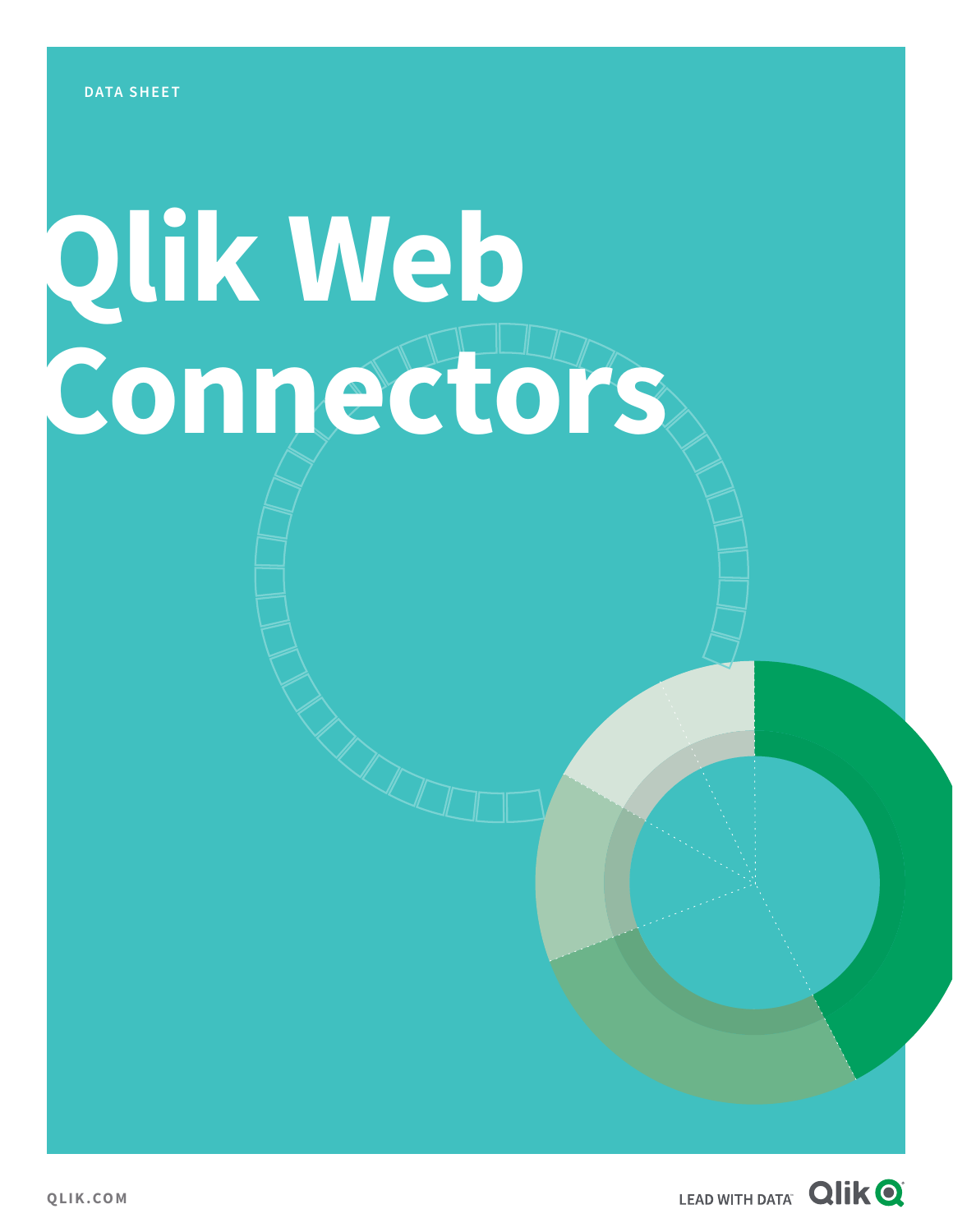## Gain up-to-date insight on social media and other cloud-based data sources

Data resides in more disparate locations as social media and other cloud-based data sources are becoming increasingly important. For example, companies need the ability to easily measure how well their social media activities are resonating in the market and with customers. Yet organizations are struggling to efficiently collect and utilize this disconnected information.

Qlik Web Connectors is a comprehensive suite of pre-configured connectors for major social media and web-based data sources. It enables better decision making by allowing users to easily combine internal or on-premise information with cloud-based data sources.



## Rapidly add Web-based data sources with pre-configured connectors

Qlik Web Connectors provide out-of-the-box connectors that are designed for specific application and data sources. This eliminates the need for any in-house connector development or maintenance and allows for quick implementation. Users can easily access popular Web-based services such as Facebook, Twitter, Google Analytics as well as Web-based applications like Microsoft Dynamics CRM, MailChimp or SugarCRM.

Qlik Web Connectors links to web-based platforms through their APIs and feeds it into the Qlik Sense or QlikView on an ad-hoc or regularly scheduled basis. This radically improves the consistency of data analysis, and empowers you to make informed business decisions in near real-time.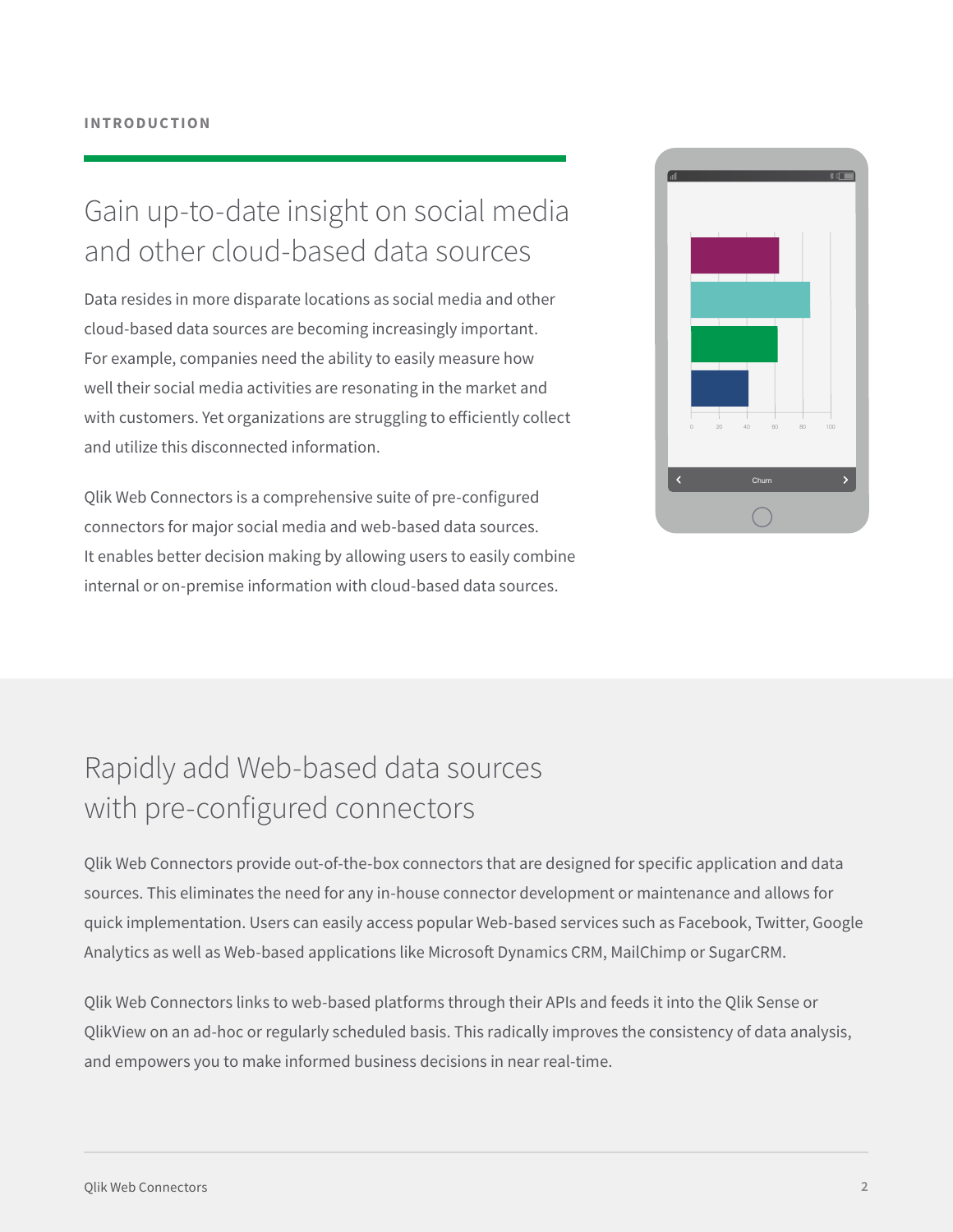## Pre-configured connectors for social media and web-base data sources

| Amazon S3                            | Microsoft Dynamics CRM                          |
|--------------------------------------|-------------------------------------------------|
| <b>AYLIEN</b>                        | Microsoft OneDrive                              |
| Bit.ly                               | Microsoft Office 365                            |
| Box                                  | Microsoft SharePoint                            |
| Dropbox                              | MongoDB                                         |
| Facebook                             | Odata                                           |
| • Fan Pages & Groups                 | RegEx                                           |
| · Insights                           | Repustate                                       |
| GitHub                               | Sentiment140                                    |
| Google<br>• Ad Manager               | Slack                                           |
| • AdSense                            | Strava                                          |
| • AdWords                            | SugarCRM                                        |
| • Analytics                          | SurveyMonkey                                    |
| • Calendar                           | Twitter                                         |
| • Drive & Sheets<br>• Search Console | <b>Watson Natural</b><br>Language Understanding |
| Jira                                 | YouTube                                         |
| Mailbox IMAP/POP3                    | • Insights                                      |
| MailChimp                            | • Data                                          |
| Meaning Cloud                        |                                                 |

For a complete, up-to-date list of data sources, please go to **[qlik.com/products/qlik-connectors](https://www.qlik.com/us/products/qlik-connectors)**

### What our customers say

We used to spend 75% of our time collecting data and only 25% of time analyzing it. It's now the other way around"

> **PAUL LYMATH** Strategic Planning & Analysis Mgr. Eurotunnel

Qlik is helping us see how customer and food trends are evolving."

L

L

**AMAR NARAIN** CIO and VP of Information Technology

Pizza Pizza

For every part of the business there is something new that we discover with Qlik and this process is never-ending."

> **HIMANSHU JHA** Head of Data and Analytics MUSIC Tribe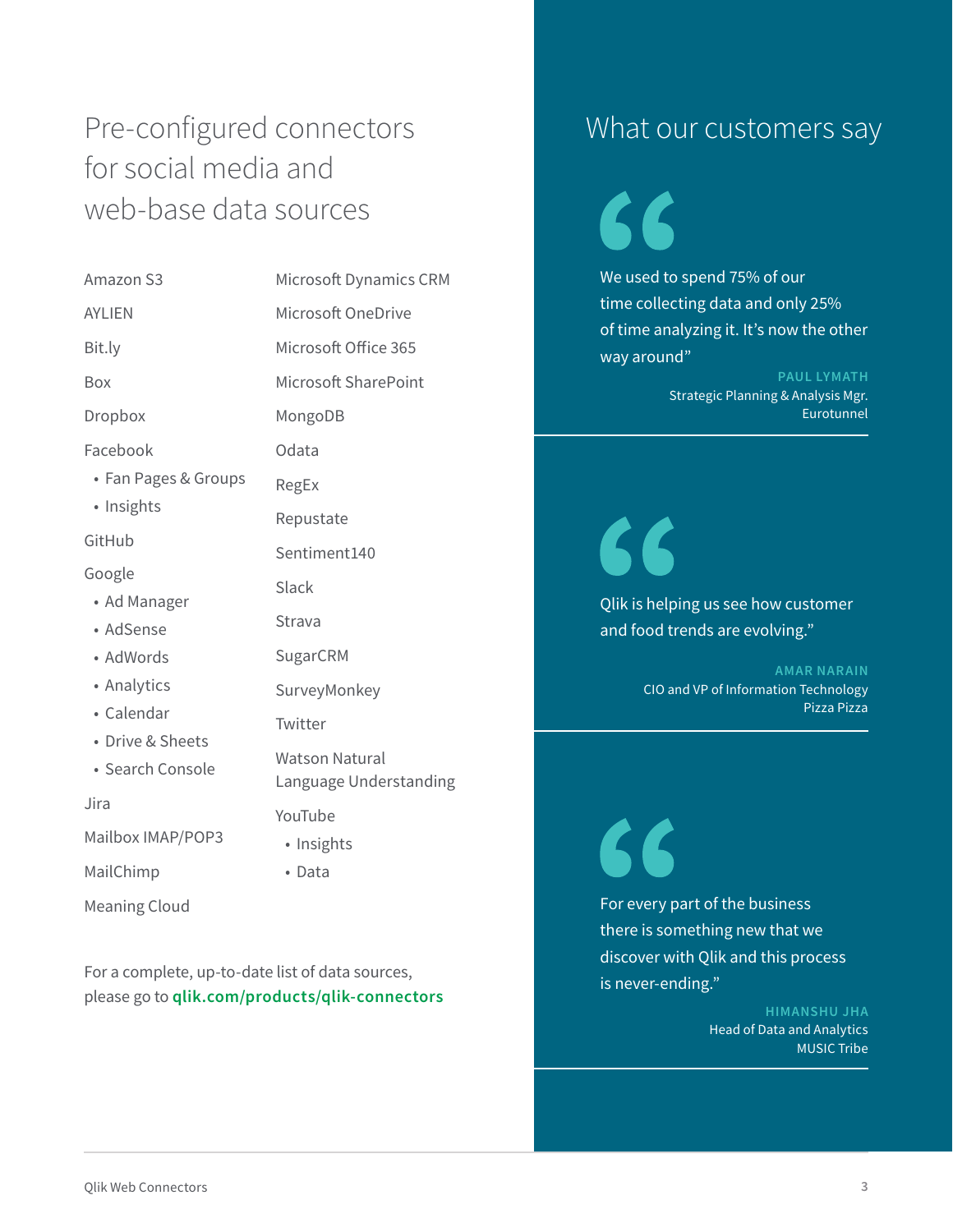## Example Qlik Web Connectors

#### **TWITTER**

The Qlik Twitter Connector can be used to give you powerful insight into what people are saying about your company and/or competitors. Or you can monitor chatter about product brands to help identify issues and respond to customer needs. The Qlik Twitter Connector allows you to load data through the Twitter API quickly and easily using specific usernames or search terms. You can then easily identify hashtags, links to other sites, pictures and any usernames to help you get a complete picture of what's being said, how and by whom.

#### **GOOGLE ANALYTICS**

Google Analytics comes with great dashboards, but it is often difficult to get a complete sense of what's going on, especially when you want to compare website traffic with other information. The Qlik Google Analytics Connector is an effective way of understanding visitor behavior across your websites by feeding into Qlik Sense or QlikView a detailed stream of Web data, in a consistent and automated manner. It gives you the freedom and flexibility to create the KPIs that are important to you, and view all your website performance profiles in one place.

#### **FACEBOOK**

Facebook's own analytics tools are great for individual pages, but it becomes a challenge to compare performance between multiple Facebook pages. It can also be difficult to share best practices and skills across multiple Facebook sites or to identify which pages are performing better. Qlik offers two Facebook connectors that allow you to combine Facebook data sets together.

- The Qlik Facebook Insights Connector provides metrics around the content of multiple Facebook pages that you own or administer, allowing you to understand and analyse trends within user growth, demographics or consumption of content.
- The Qlik Facebook Fan Page Connector gives you insight into how people are engaged with a public Facebook fan pages or groups, along with what they're posting and liking on the pages that you're analysing.